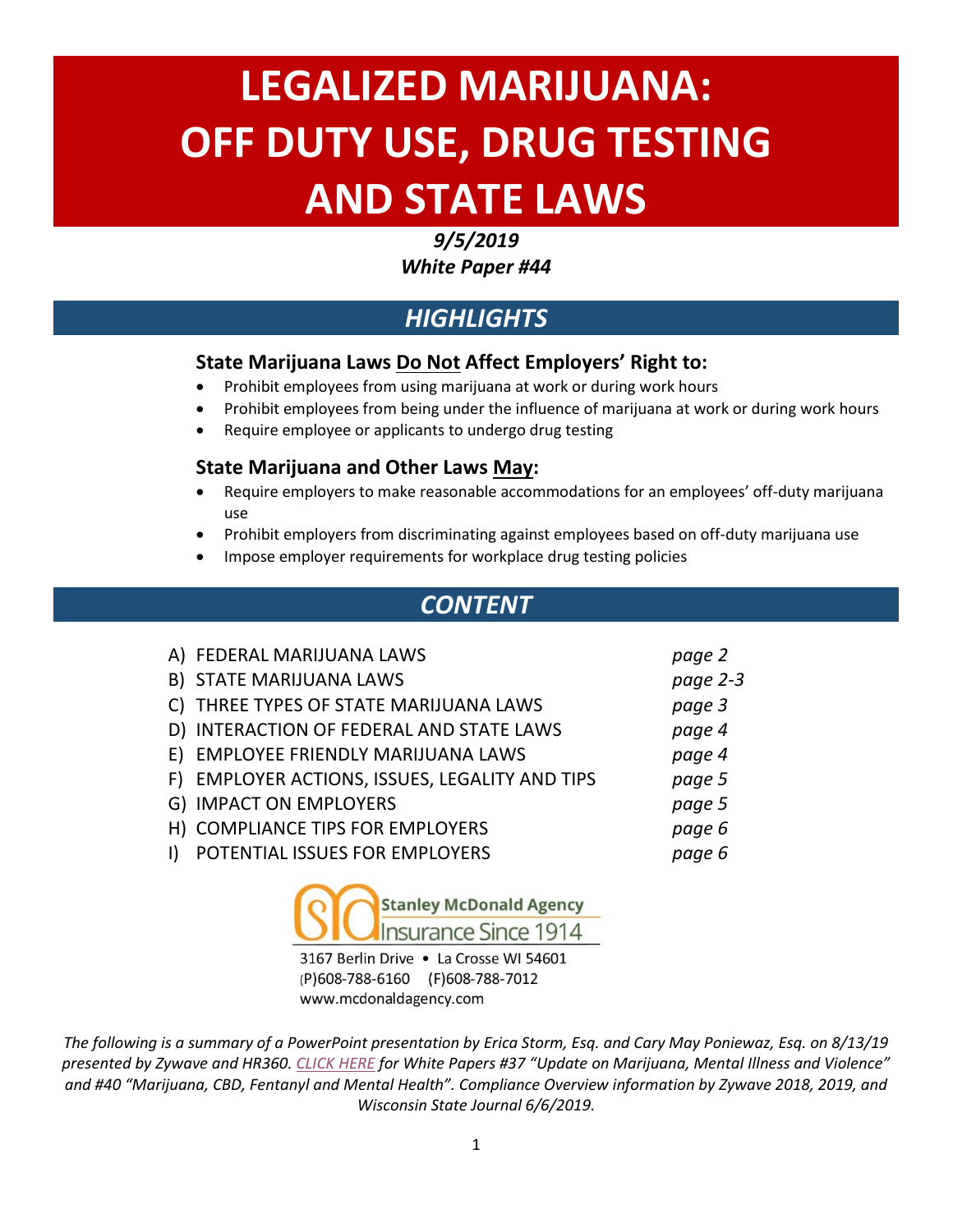# **A) FEDERAL MARIJUANA LAWS**

**Food, Drug and Cosmetic Act (1938)** – Prohibits the use, dispensing and licensing of substances, such as marijuana, that have not been approved by the federal Food and Drug Administration.

**Controlled Substance Act (1970)** – Marijuana is a Schedule 1 substance. Prohibits possession, manufacture, distribution and dispensing of marijuana.

**Federal Drug Free Workplace Act (11/18/1988)** – Applies to federal contractors with contract worth more

than \$100,000 and all federal grantees other than individuals.

- 1. Prohibits controlled substances in the workplace
- 2. Requires employees to abide by the drug-free workplace policy as a condition of employment
- 3. Establish a drug-free awareness program
- 4. Timely alert of contracting or a granting federal agency after becoming aware of an employee's criminal conviction under a drug statue
- 5. Penalize any employee convicted of a reportable drug offense (or require participation in a drug abuse assistance or rehabilitation program)

**Federal Transportation Regulations** – Applies to transportation employers and employees in safety sensitive positions.

- o Enforce a zero-tolerance standard for controlled substances on employees in safety sensitive positions.
- $\circ$  10/30/17 DOT Notice: State-authorized medical marijuana use is not a valid medical explanation for a transportation employee's positive test for marijuana.

# **B) STATE MARIJUANA LAWS**

## **States with Marijuana and Voluntary Drug Testing Laws**

Alaska, Arizona, Connecticut, Maine, Maryland, Minnesota, Montana, Oklahoma, Rhode Island, Utah, Vermont

- *Voluntary Drug Testing* Some states require employers to follow specific rules if they choose to conduct drug or alcohol testing.
- *Industry Specific* Some states have mandatory drug testing requirements for certain employees, such as commercial vehicle operators.

## **Wisconsin Marijuana Laws**

- In Wisconsin, it is becoming permissible to allow the medicinal use of cannabis. While state law technically permits the use of medical marijuana, the statute is very limited. Only use of cannabidiol in a form without a psychoactive effect is allowed, and only to treat a seizure disorder.
- Wisconsin Uniform Controlled Substance Act (1939) Penalty for possession, growing, or selling marijuana is 1-2 years in state prison.
- Possession of Marijuana: Misdemeanor: up to 6 months and/or fine up to \$1,000. Subsequent offense is a class 1 felony.
- Sale of Marijuana: 4 plants or 200 g. or less is a class 1 felony. Sale within 1,000 feet of school, mandatory 1 year without probation.
- Trafficking Most federal law enforcement agencies have not intruded on states' handling of majority of marijuana cases, but federal law preempts state law.
- CBD oil legalized in 2014.
- Industrial Hemp Cultivation Legalized November 2017.
- Lower Jurisdictions
	- o Madison Possession of small amounts decriminalized (1977).
	- $\circ$  Eau Claire Small fines of \$1.00 only for possession (2018)
	- o Menomonie Reservation Legalized Recreational Use (2015)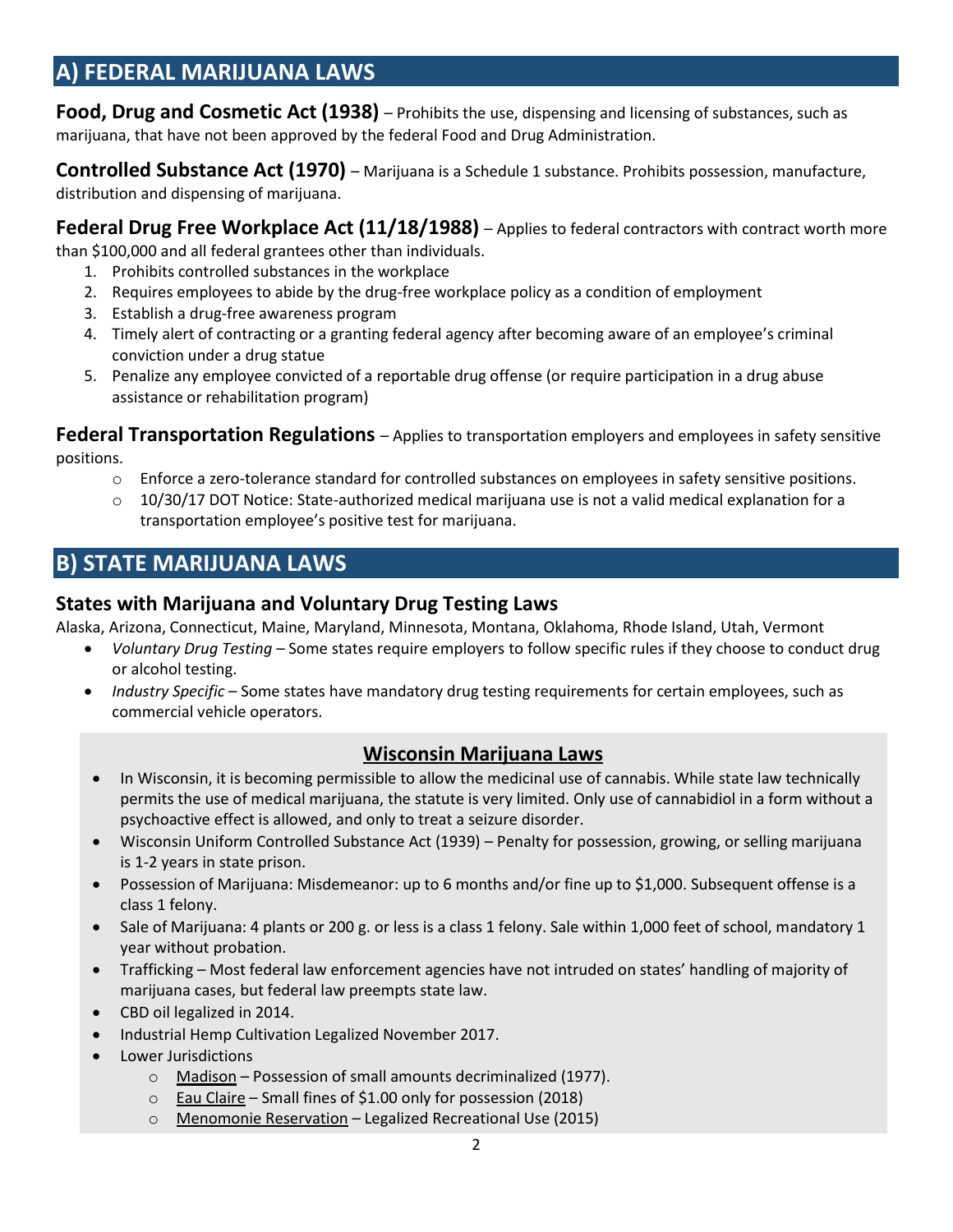**State "Lawful Products" Law** *(a lawful product is legally consumed, used or enjoyed in food, beverage or tobacco)* Employers may not discriminate against individuals based on their use of lawful products or engagement of lawful activities outside of work.

*What is Lawful?* 

- o Colorado (2015 State Supreme Court decision) Because federal law prohibits all marijuana use, employee could not prove his medical marijuana use was "lawful".
- $\circ$  Illinois (eff. January 1, 2020) "Lawful products" include all products that are legal under state law.

#### **Interaction with Other State Laws**

- *Disability Laws* Medical marijuana laws usually require an individual to have a debilitating medical condition in order to become an authorized user. Most debilitating conditions will qualify as a disability under state laws that require employers to provide reasonable accommodations.
- *Privacy/Lawful Activities Laws* Some states have laws that prohibit employers from discriminating against individuals based on their use of lawful products or engagement in lawful activities outside of work.

# **C) THREE TYPES OF STATE MARIJUANA LAWS**

## **CBD Only**

*Alabama, Georgia, Iowa, Indiana, Kentucky, Louisiana, Mississippi, North Carolina, South Carolina, Tennessee, Texas, Wisconsin, Wyoming*

- o Allow tightly limited uses of a substance called cannabidiol (CBD), a low-THC derivative of marijuana, usually administered in oil form.
- o These states have not legalized the use of marijuana plants for any purpose.
- o Employment-related issues rarely arise under these laws.

# **Medical Use Only**

*Arizona, Arkansas, Connecticut, Delaware, Florida, Hawaii, Maryland, Minnesota, Missouri, Montana, New Hampshire, New Jersey, New Mexico, New York, North Dakota, Ohio, Oklahoma, Pennsylvania, Rhode Island, Utah, Virginia, West Virginia*

- o Qualifying Patients Only Must have debilitating medical condition, physician recommendation, over 18 years old (or have parent's permission), state residency and state registration.
- o Most laws specify qualifying debilitating conditions, such as HIV/AIDs, cancer, epilepsy, glaucoma, terminal illnesses, chronic pain, etc. Agencies may approve additional conditions.

# **Recreational & Medical Use**

*Alaska, California, Colorado, District of Columbia, Illinois, Maine, Massachusetts, Michigan, Minnesota, Nevada, Oregon, Vermont, Washington*

- $\circ$  Individuals underage age 21 may not use marijuana (unless they qualify under medical use law)
- $\circ$  Limited Amounts usually up to one ounce. May allow growing edibles or concentrates. Most states allow sales of marijuana.
- $\circ$  Time and Place restrictions such as public places/transport, vehicles, schools, correctional facilities, employer premises, and workplaces.

*Unclear Marijuana Laws* - In some states, it remains unclear regarding whether (or the specific conditions under which) employers may take adverse actions based solely on a positive test. These include: Hawaii, Maryland, Michigan, New Hampshire and Utah.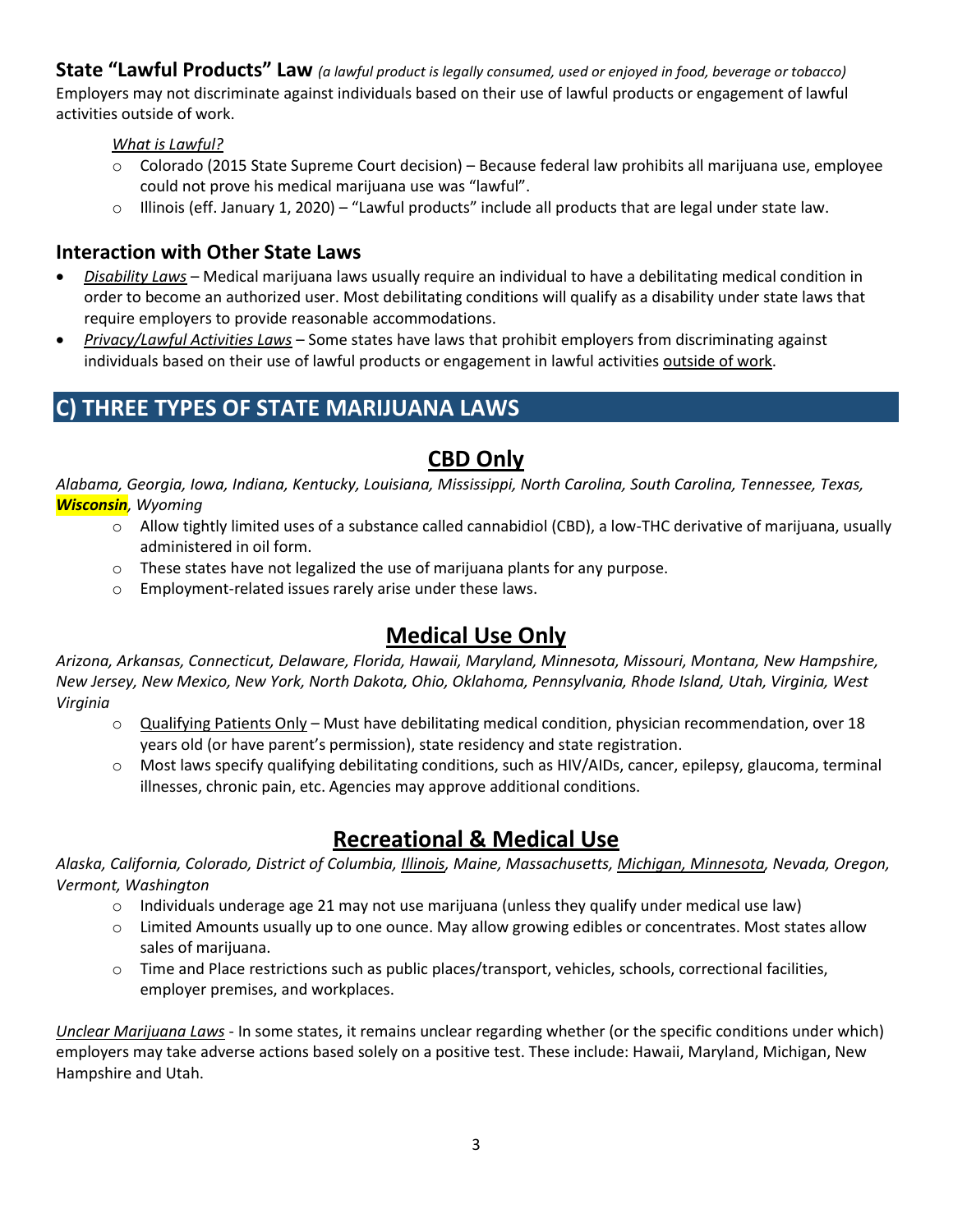## **Federal vs. State Laws**

- $\circ$  2013 U.S. Department of Justice "Cole Memo" Hands off approach to enforcing federal marijuana laws against state-law-compliant marijuana businesses.
- o 2014 Rohrabacher-Blumenauer Amendment No DOJ spending allowed to interfere with state-approved medical marijuana programs.
- o 2018 DOJ "Sessions Memo" (rescinded Cole Memo) Prosecutors must follow established principles that govern all federal prosecutions when dealing with marijuana businesses.
- $\circ$  2018 Farm Act Limited legalization of hemp and CBD (up to 0.3 percent of THC)

## **State vs. Federal Law**

Whether federal law protects an employer may depend on court interpretation of various legal terms or provisions.

- o Employer Protection: California and Colorado
- o No Employer Protection: Connecticut, Massachusetts and Delaware
- o Use caution in relying solely on federal laws to justify adverse employment actions based on positive marijuana tests.
- o Federal Law protecting Employers Court Decisions
	- Ross vs. RagingWire Telecommunications (1/24/2008)
	- Coats vs. Dish Network (6/15/2018)
- o Federal Law Does Not Protect Employers for adverse employment actions for off-duty marijuana use.
	- Chance vs. Kraft Heinz Foods Co. (12/17/2018)
	- Barbuto vs. Advantage Sales and Marketing (7/13/2017)
	- Noffsinger vs. SSC Niantic Operating Co. (8/8/2017)

# **E) Employee-Friendly Marijuana Laws**

- 1. **Some state marijuana laws specifically prohibit employers from taking adverse employment actions based solely on an individual's status as an authorized medical marijuana user.** They include Arizona, Arkansas, Connecticut, Delaware, Illinois, Maine, Minnesota, New Jersey, New York, Oklahoma, Pennsylvania, Rhode Island and West Virginia. (Arkansas, New York and Oklahoma's laws also specify that individuals have a cause of action against employers for discriminating based solely on status.)
- 2. **Some state marijuana laws require employers to take certain actions related to individuals who are authorized medical marijuana users**.
	- $\circ$  New Jersey employers must offer individuals an opportunity to present a legitimate medical explanation for a positive marijuana test.
	- o Nevada employers must attempt to make reasonable accommodations for the medical needs of an employee who is an authorized medical marijuana user. Effective 1/1/2020, Nevada's recreational marijuana law also specifically prohibits employers from taking adverse employment actions against any adult age 21 or older based solely on a positive test for marijuana, subject to exceptions for safety-sensitive positions.
- 3. **Some state marijuana laws specifically prohibit employers form taking adverse employment actions against an authorized medical marijuana user based solely on a positive test for marijuana.** With exceptions for safetysensitive positions, employee impairment and compliance would result in a loss of any monetary, or licensing, related benefit under federal law or regulations. States Include: Arizona, Arkansas, Delaware, New Mexico, Oklahoma (Oklahoma's law also specifies that individuals have a cause of action against employers for willful violations.)
	- $\circ$  District of Columbia Effective July 22, 2015 Prohibits employers from testing an applicant for marijuana until after a conditional offer of employment is extended.
	- $\circ$  New York City Effective May 10, 2020 Prohibits all employers form testing job applicants (other than applicants for certain safety-sensitive positions) for marijuana as a condition of employment.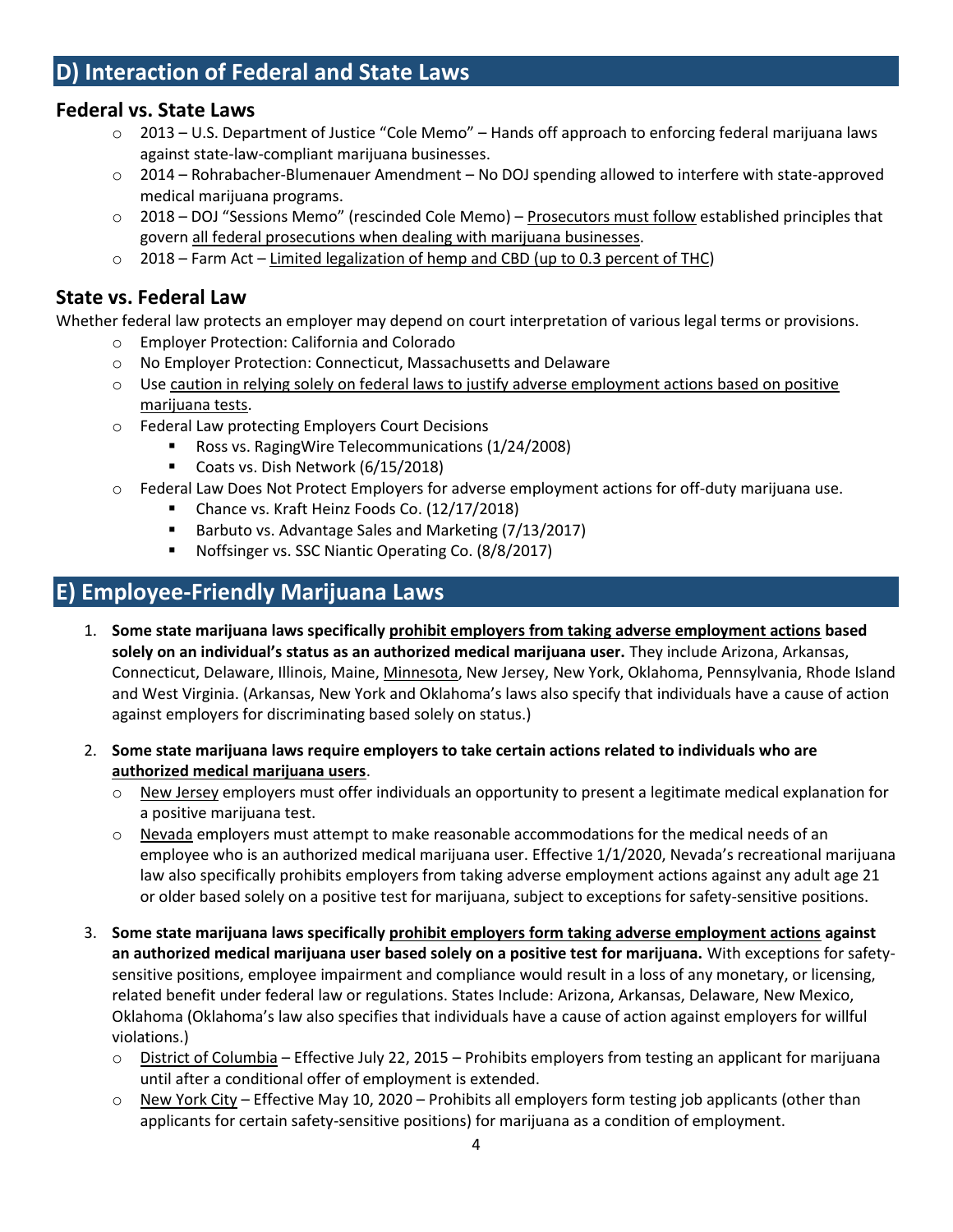# **F) Employer Actions, Issues, Legality and Tips**

## **Permitted Actions – Employers may still:**

- o Conduct drug testing
- o Prohibit employees from using or possessing marijuana in the workplace
- $\circ$  Prohibit employees from being impaired by or under the influence of marijuana in the workplace
- o Prohibit employees from being impaired by or under the influence of marijuana during working hours
- o Comply with applicable federal or state drug testing laws
- o Comply with applicable licensing and contractual requirements

## **Restricted Actions – State Marijuana and Other Laws**

- $\circ$  May Prohibit employers from discriminating based on authorized user or off duty status alone and conducting certain tests for marijuana.
- o May Require employers to make reasonable accommodations for off duty use and authorized user's medical needs and comply with drug testing requirements.

## **Off Duty Use**

Some state marijuana laws are silent or unclear about employment issues, courts have ruled that employers may or may not prohibit all off duty use.

- o Employer Friendly California, Colorado, Oregon, Washington
- o Employee Friendly Connecticut, Massachusetts

# **G) IMPACT ON EMPLOYERS**

## 1. **Become familiar with applicable state marijuana laws**.

- Do they include protection for employees?
- Do they address off-duty use?
- Do they create or allow causes of action against employers?
- Do they require employers to take specific actions when a person tests positive for marijuana?
- Do they address how to determine impairment?
- Do they require an established workplace drug policy?

#### **2. Employer-Friendly Marijuana Laws**

• Some state marijuana laws specifically allow employers to prohibit all marijuana use, even by employees who are authorized marijuana users. They include Florida, Montana and Ohio. These states' medical marijuana laws also specify that individuals have no cause of action against employers.

## **3. State Drug Testing Laws – General Requirements**

- Written testing policy
- Notify employees of intent to implement testing
- Provide employees with copy of written policy
- Following testing protocols

#### **4. Workers' Compensation Laws**

- Denying Benefits Some states require employers to meet specific requirements in order to deny benefits based on employee's drug use.
- Drug-free Workplace Discounts Some states provide premium discounts for employers that establish specific drug-free workplace programs. Some state marijuana laws specify that they do not affect these programs.